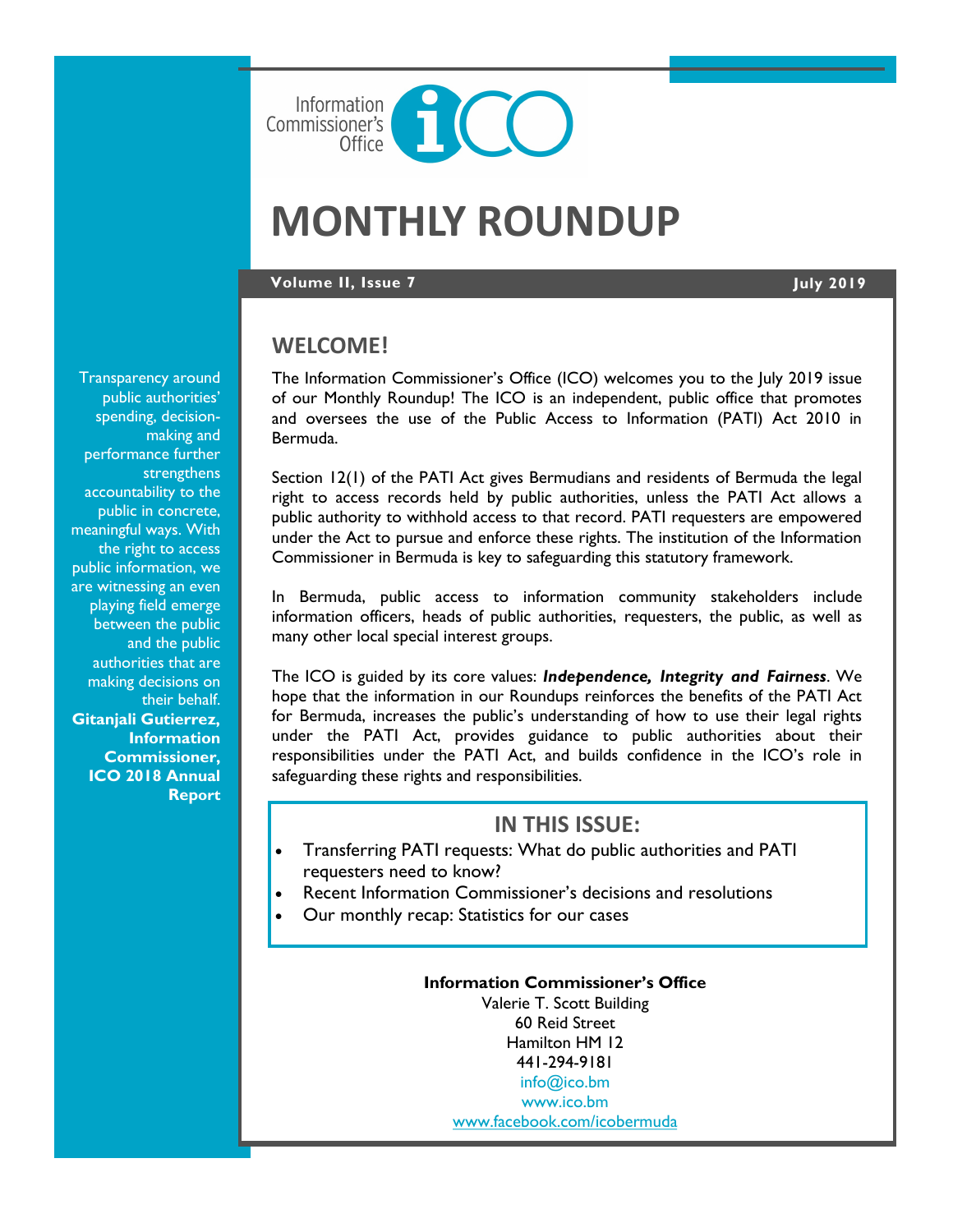## **DECISIONS ISSUED**

In July, the Information Commissioner received 7 new applications. She issued 2 decisions, resolved 2 cases and closed 1 invalid application.

**The PATI Act is a powerful tool, but it also has limits.** In **Decision Notice 19/2019**, the Information Commissioner considered whether or not the PATI Act applies to a report produced by the Department of Internal Audit (Department).

A PATI request was transferred to the Department requesting a copy of the report into allegations against the Director of Child and Family Services. The request was refused by the Department under section  $4(1)(b)(vi)$  of the PATI Act, which states that the PATI Act does not apply to records created or obtained by the Department in the course of carrying out its functions.

After conducting a careful review, which included reviewing the report, the Information Commissioner agreed with the Department's refusal. The Information Commissioner confirmed that the report was created by the Department in accordance with its functions under the Internal Audit Act 2010, and was not related to the general administration of the Department. The Information Commissioner was satisfied that the PATI Act does not apply to the report.

**To transfer or not to transfer? That was the question in the Information Commissioner's review discussed in Decision Notice 20/2019.** A PATI request was made to the Accountant General's Department (Department) for records relating to payments made to Sandys 360. The Department transferred the request to the Ministry of Finance. The Information Commissioner found that the Department did not properly



determine whether it held records responsive to the PATI request before it transferred the request. As a result, the Information Commissioner found that the transfer decision was incorrect.

In **Decision Notice 20/2019**, the Commissioner emphasized that a transfer of a PATI request should only be considered after the public authority determines that it does not hold the responsive records. The Commissioner further clarified that a transfer decision should not be based on irrelevant factors, such as which public authority can process the request in a more efficient manner.

In addition, if a public authority holds records but knows that another public authority may also hold responsive records, the first public authority is required to inform the requester of this, in accordance with the duty to assist in the PATI Act.

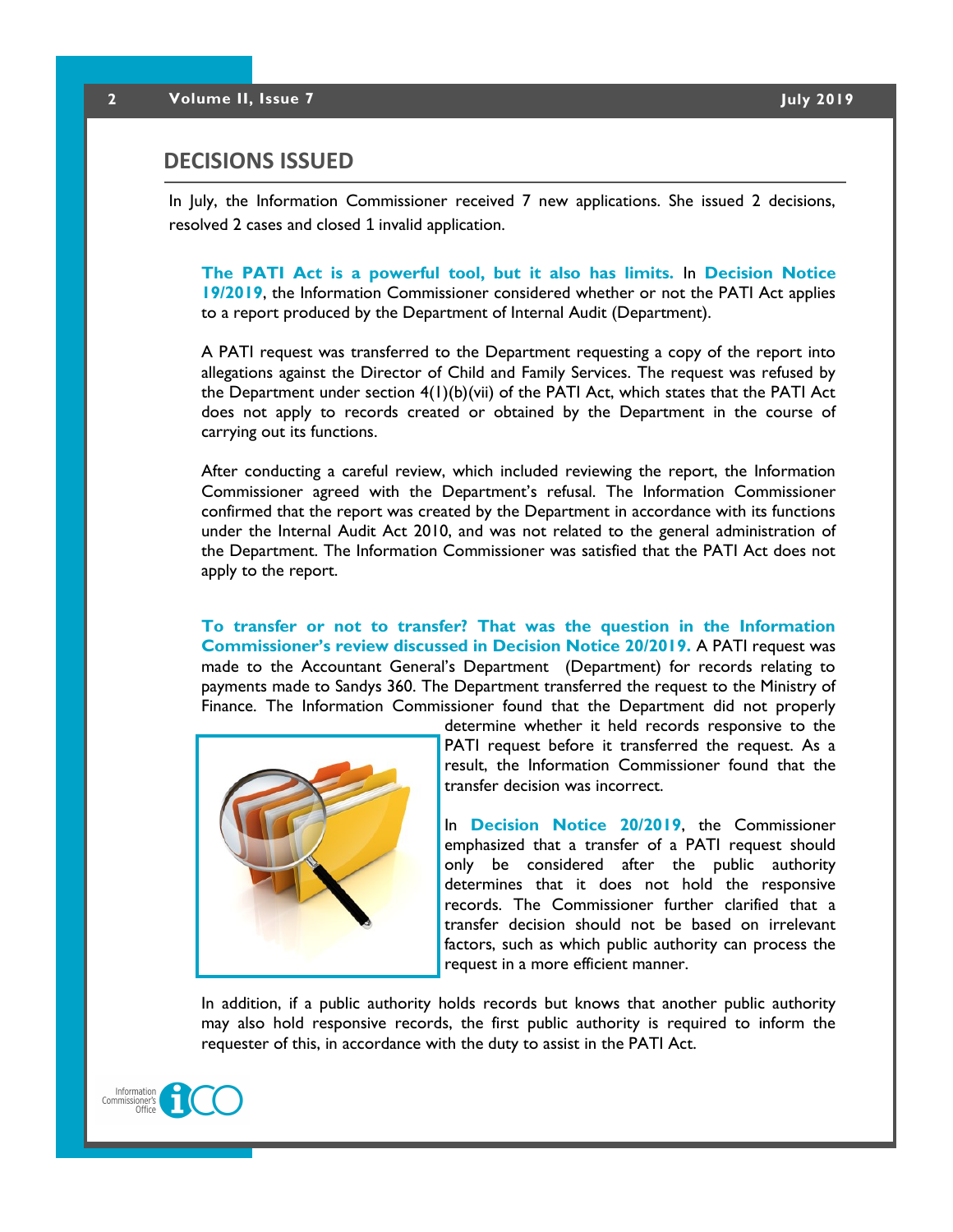### **RESOLUTION**

**Should public authorities revisit their decision to refuse access to records? It may be worth it!** Sometimes it may be worth it for a public authority to reevaluate its decision to refuse access to records. The opportunity for a public authority to do so exists even during the Information Commissioner's review.

In a case that was resolved by the ICO in July during an early resolution, the public authority decided to take another look at the record which was partly redacted under section 26 exemption in the PATI Act. After reviewing the record, the public authority acknowledged that the redaction was an administrative error and section 26 exemption does not apply. The public authority decided to disclose the record in full to the requester. As a result, the Information Commissioner was satisfied that the early resolution was successful and that no decision by the Commissioner was required.

# **Global Health Challenge: Wellness in 2019**

The ICO team has joined in on the Global Health Challenge! This worldwide initiative focuses on promoting healthier lifestyles for participants, one "step" at a time. "The Sunshiners" are registered and ready to take on this fun way to get healthier. Our Max Buzz devices are synched, we are logging our steps, tracking our activities and drinking our water! The Sunshiners are choosing wellness in 2019. We are ready for the challenge!



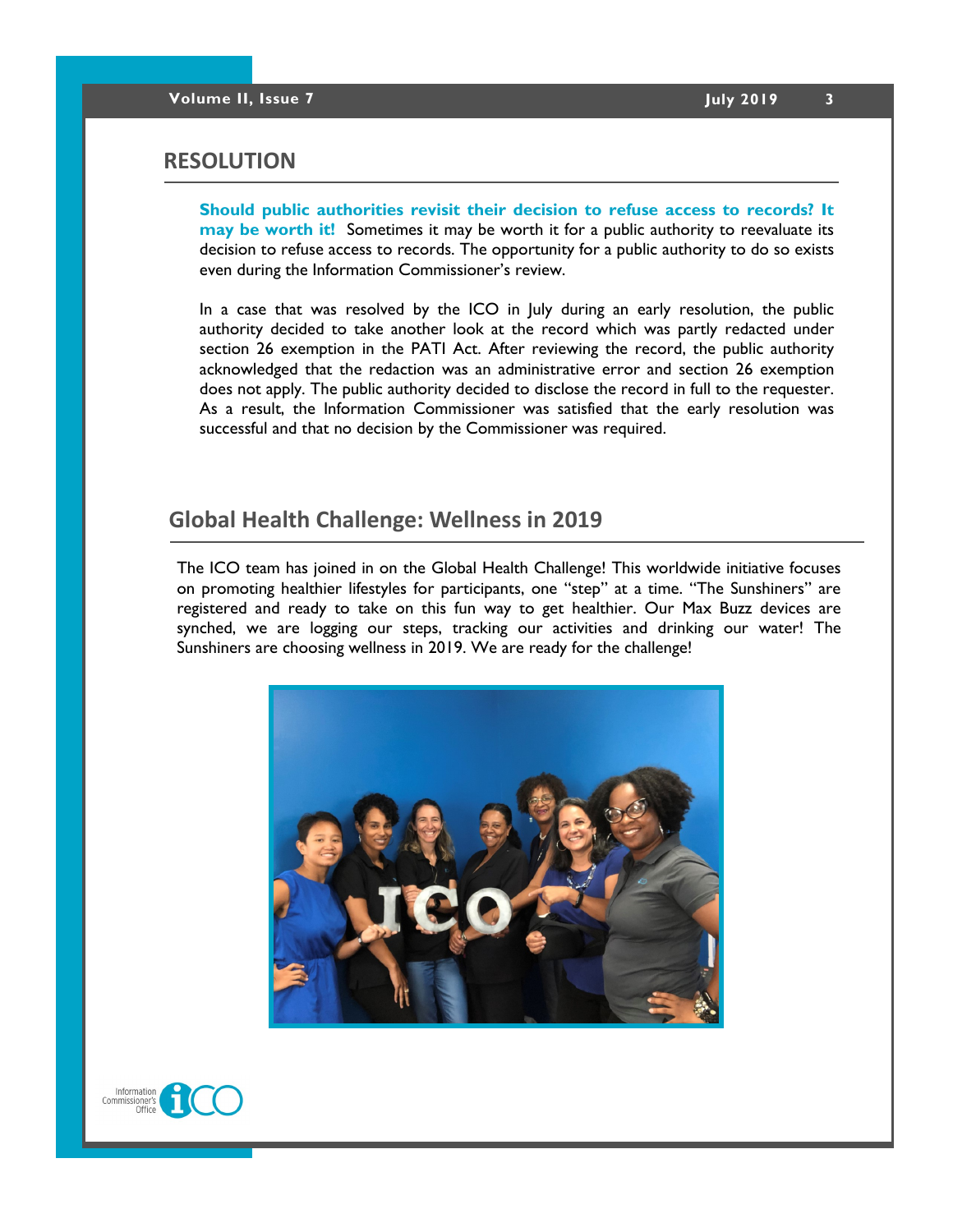# **Transfer of PATI Requests: What do Public Authorities and PATI Requesters Need to Know?**

Section 13(5) of the PATI Act requires a public authority to transfer a copy of a PATI request to another public authority when the first authority does not hold the records requested but knows that another public authority has them. But what if a public authority holds records responsive to a PATI request and also knows that another public authority holds some, too?

**What does this mean for the public authority which first received the request?**

The duty to assist requesters under section  $12(2)(a)$  of the PATI Act requires the public authority which first received the request to inform the requester that responsive records may also be held by another public authority. This is important because it allows the requester to decide whether to make a separate PATI request to that other public authority. The PATI Discussion Paper (2006) discusses this scenario in paragraphs 2.10:

[A] public body might only hold some of the information requested while another public body or department might hold additional data that is relevant to the request. In such cases, the public body must advise a requester accordingly, and he or she could then choose to approach the other public body or department.

**Remember**: A PATI request that is comprised of different parts or items can be transferred either in full or in part. For example, if a public authority holds records responsive to 'Item 1' of the request, but does not hold records responsive to 'Item 2' and is aware that another public authority holds them, it should process the PATI request in relation to Item 1 only. It should transfer Item 2 of the PATI request to the other public authority.

#### **What does this mean for the public authority receiving the transferred request?**

A public authority receiving a copy of a transferred PATI request, either in full or in part, is required to process the PATI request. This means it should search for the records responsive to the PATI request and issue an initial decision which either grants or refuses access to the records. The initial decision should be issued within six weeks of the date of receiving a copy of the transferred request.

**But what does this mean for the PATI requester?** Continue reading to find out more...

# **ICO Statistics as of 31 July 2019**

(from 1 April 2015)

| Total applications for             |  |
|------------------------------------|--|
| independent review by the          |  |
| Information Commissioner  124      |  |
| Pending investigations  39         |  |
| Applications pending validation  2 |  |

| Closed: Decided  44  |
|----------------------|
| Closed: Resolved  14 |
|                      |
| Closed: Invalid  18  |
|                      |